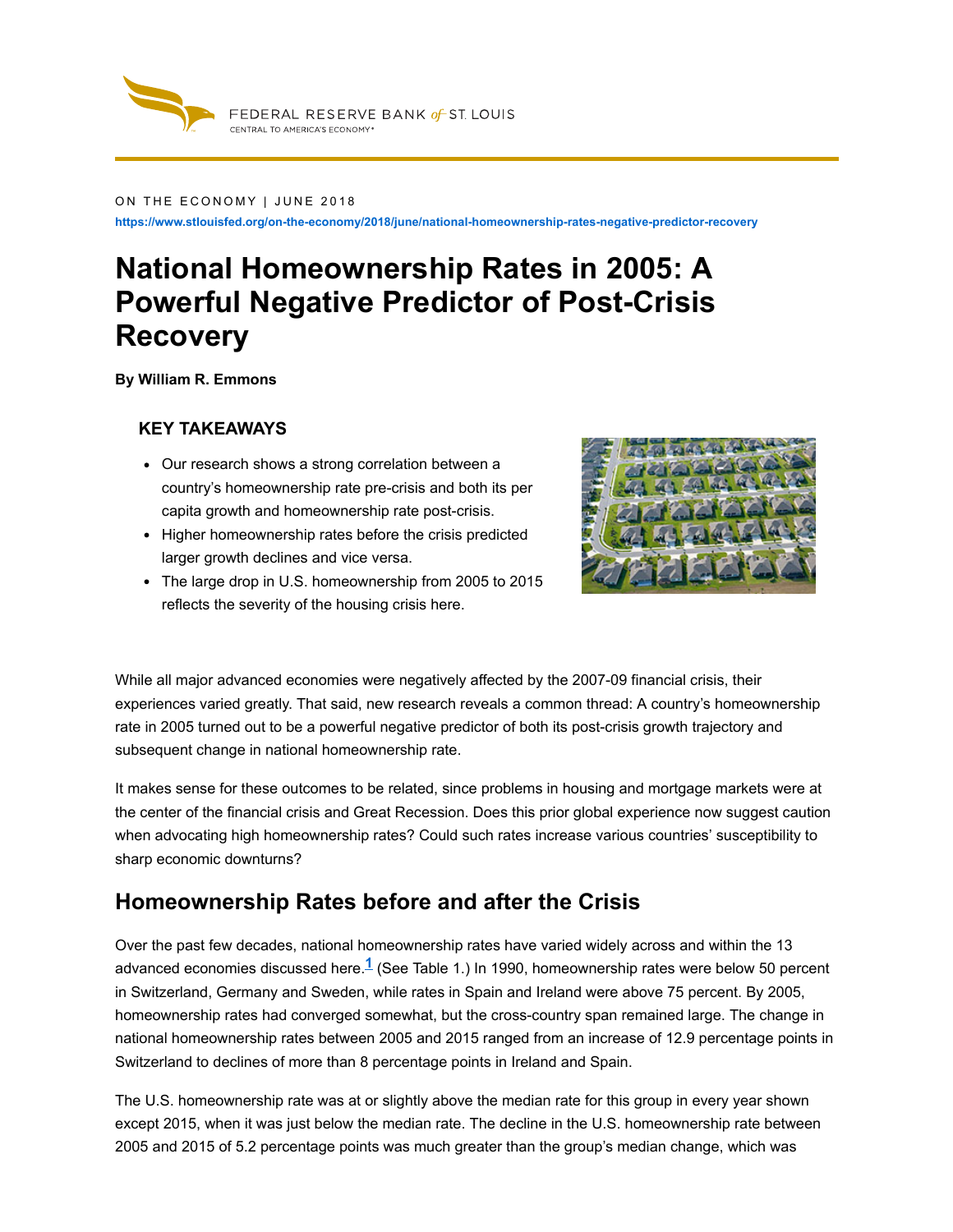Canada's 0.1 percentage point decline. The large drop in homeownership in the U.S. reflects the severity of the housing crisis here.

<span id="page-1-0"></span>Table 1

# National Homeownership Rates (Percent)

|                      | 1990 | 2000 | 2005 | 2010 | 2015 |
|----------------------|------|------|------|------|------|
| Canada               | 62.6 | 65.8 | 67.1 | 69.0 | 67.0 |
| Denmark              | 54.5 | 51.0 | 66.6 | 66.6 | 62.7 |
| Finland              | 67.0 | 61.0 | 71.8 | 74.3 | 72.7 |
| France               | 54.4 | 54.8 | 61.8 | 62.0 | 64.1 |
| Germany              | 37.3 | 41.3 | 53.3 | 53.2 | 51.9 |
| Ireland              | 80.0 | 78.9 | 78.2 | 73.3 | 70.0 |
| Italy                | 64.2 | 69.0 | 72.8 | 72.6 | 72.9 |
| Japan                | 63.2 | 64.9 | 63.1 | 62.4 | 64.9 |
| Spain                | 77.8 | 82.0 | 86.3 | 79.8 | 78.2 |
| Sweden               | 41.0 | 67.0 | 68.1 | 70.8 | 70.6 |
| Switzerland          | 31.3 | 34.6 | 38.4 | 44.4 | 51.3 |
| United Kingdom       | 65.8 | 69.1 | 69.2 | 65.7 | 63.5 |
| <b>United States</b> | 63.9 | 66.8 | 68.9 | 66.9 | 63.7 |
| Median               | 63.2 | 65.8 | 68.1 | 66.9 | 64.9 |

SOURCE: Goodman and Mayer (2018). **2**

**E FEDERAL RESERVE BANK OF ST. LOUIS** 

[\[back](#page-0-0) to text]

### **Growth Slowdowns after the Crisis**

<span id="page-1-1"></span>As shown in [Table](#page-2-0) 2, average per capita growth in the U.S. fell from an annualized 1.96 percent in the 15 years before the financial crisis to 0.73 percent in the 12 years immediately after the crisis.<sup>3</sup> This drop of 1.23 percentage points turns out to be the median change for the 13 advanced economies discussed here. The range of experience across the 13 countries was large, from slight increases for Germany and Switzerland to a decline of about 2 percentage points for Ireland.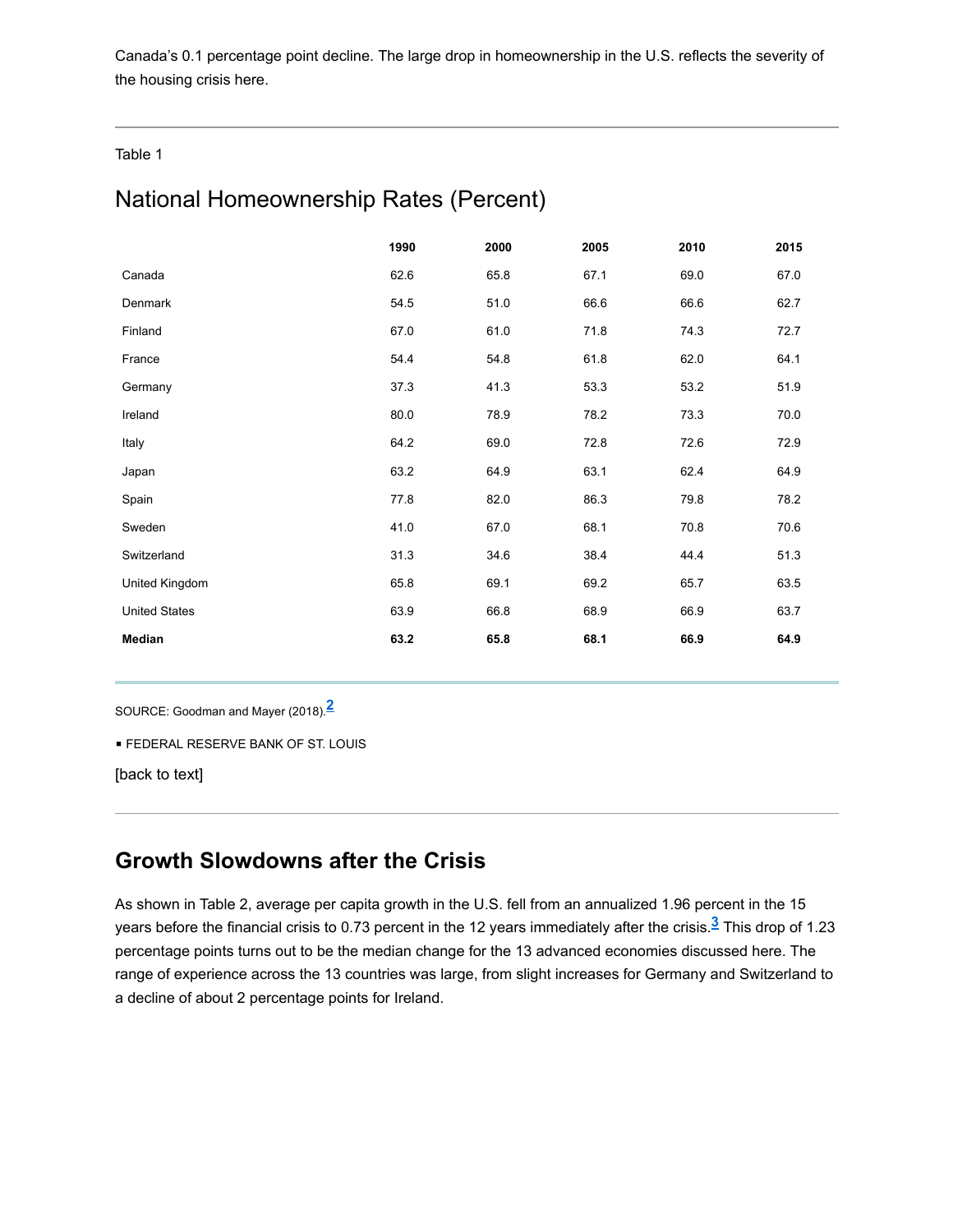#### <span id="page-2-0"></span>Table 2

## Average Annualized per Capita Growth Rates

|                      | 1990-2005<br>(Percent) | 2005-17<br>(Percent) | <b>Difference</b><br>(Percentage Points) |
|----------------------|------------------------|----------------------|------------------------------------------|
| Canada               | 1.70                   | 0.68                 | $-1.02$                                  |
| Denmark              | 1.85                   | 0.39                 | $-1.46$                                  |
| Finland              | 2.01                   | 0.33                 | $-1.68$                                  |
| France               | 1.43                   | 0.46                 | $-0.97$                                  |
| Germany              | 1.26                   | 1.42                 | 0.16                                     |
| Ireland              | 5.24                   | 3.27                 | $-1.97$                                  |
| Italy                | 1.20                   | $-0.54$              | $-1.74$                                  |
| Japan                | 1.02                   | 0.75                 | $-0.27$                                  |
| Spain                | 2.28                   | 0.38                 | $-1.89$                                  |
| Sweden               | 1.95                   | 1.07                 | $-0.89$                                  |
| Switzerland          | 0.59                   | 0.72                 | 0.13                                     |
| United Kingdom       | 2.17                   | 0.56                 | $-1.61$                                  |
| <b>United States</b> | 1.96                   | 0.73                 | $-1.23$                                  |
| Median               | 1.85                   | 0.68                 | $-1.23$                                  |

SOURCES: International Monetary Fund's World Economic Outlook database (2018) and author's calculations. NOTE: Growth rates are calculated as the average annualized continuously compounded growth rate of per capita real GDP measured at purchasing power parity for 2011 exchange rates.

**E FEDERAL RESERVE BANK OF ST. LOUIS** 

[\[back](#page-1-1) to text]

# **High Homeownership Rates as Predictor of Large Growth Declines**

**…**

<span id="page-2-1"></span>[Figure](#page-3-0) 1 is a scatter plot of the relationship between a country's average homeownership rate in 2005 and the change in its per capita growth rate between the pre- and post-crisis periods. There is a clear negative relationship, suggesting that higher homeownership rates before the crisis predicted larger growth declines and vice versa. The correlation between these two measures is –0.88, a very strong relationship.

The point representing the U.S. (homeownership rate of 68.9 percent and growth change of –1.23 percentage points) lies precisely on the line representing the average relationship between a country's 2005 homeownership rate and the change in its per capita growth rate. Thus, the U.S. experience was perfectly representative of, or in line with, other countries' experiences in this rich-country sample.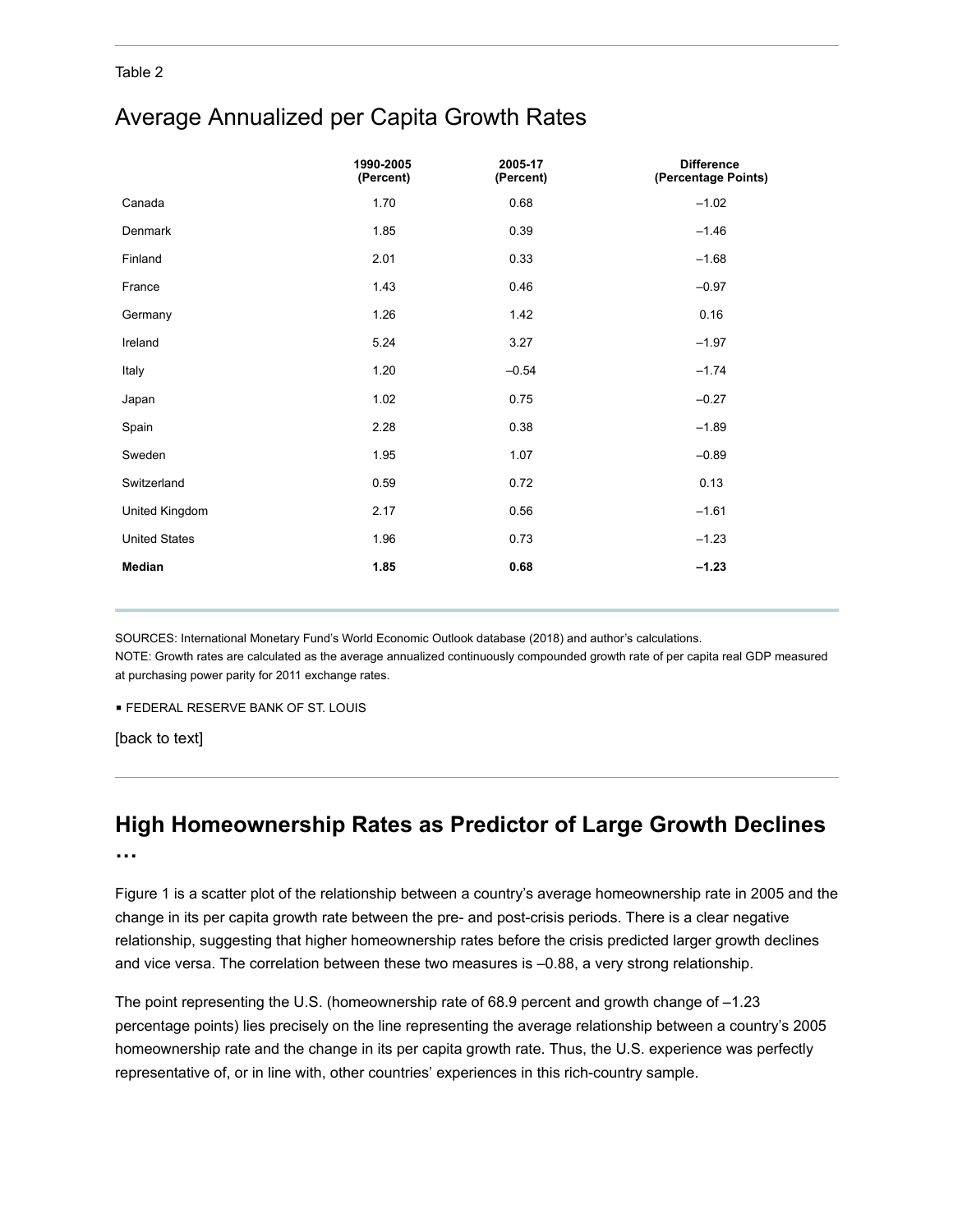<span id="page-3-0"></span>Figure 1



# Relationship between Homeownership before the Crisis and Change in per Capita Growth after the Crisis

SOURCES: For growth rates, International Monetary Fund's World Economic Outlook database (2018); for homeownership rates, Goodman and Mayer (2018).

NOTE: The correlation co-efficient for all variables shown is -0.88.

FEDERAL RESERVE BANK OF ST. LOUIS

[\[back](#page-2-1) to text]

### **… and of Large Declines in Homeownership**

<span id="page-3-1"></span>[Figure](#page-4-0) 2 is a scatter plot of the relationship between a country's average homeownership rate in 2005 and the change in its homeownership rate a decade later. Again, the relationship is negative, indicating that relatively high homeownership rates before the crisis predicted larger homeownership declines through 2015. The correlation between these two measures is –0.81, also a strong relationship.

In terms of homeownership declines, the U.S. experience was worse than average in this sample. The point representing the U.S. (homeownership change of –5.2 percentage points and homeownership rate in 2005 of 68.9 percent) lies noticeably below the line representing the average relationship. Thus, while the crisis affected homeownership more in the U.S. than in other rich countries, the U.S. growth slowdown was no worse than one would expect based on its pre-crisis homeownership rate. This suggests that components of economic growth other than housing were somewhat stronger in the U.S. than elsewhere.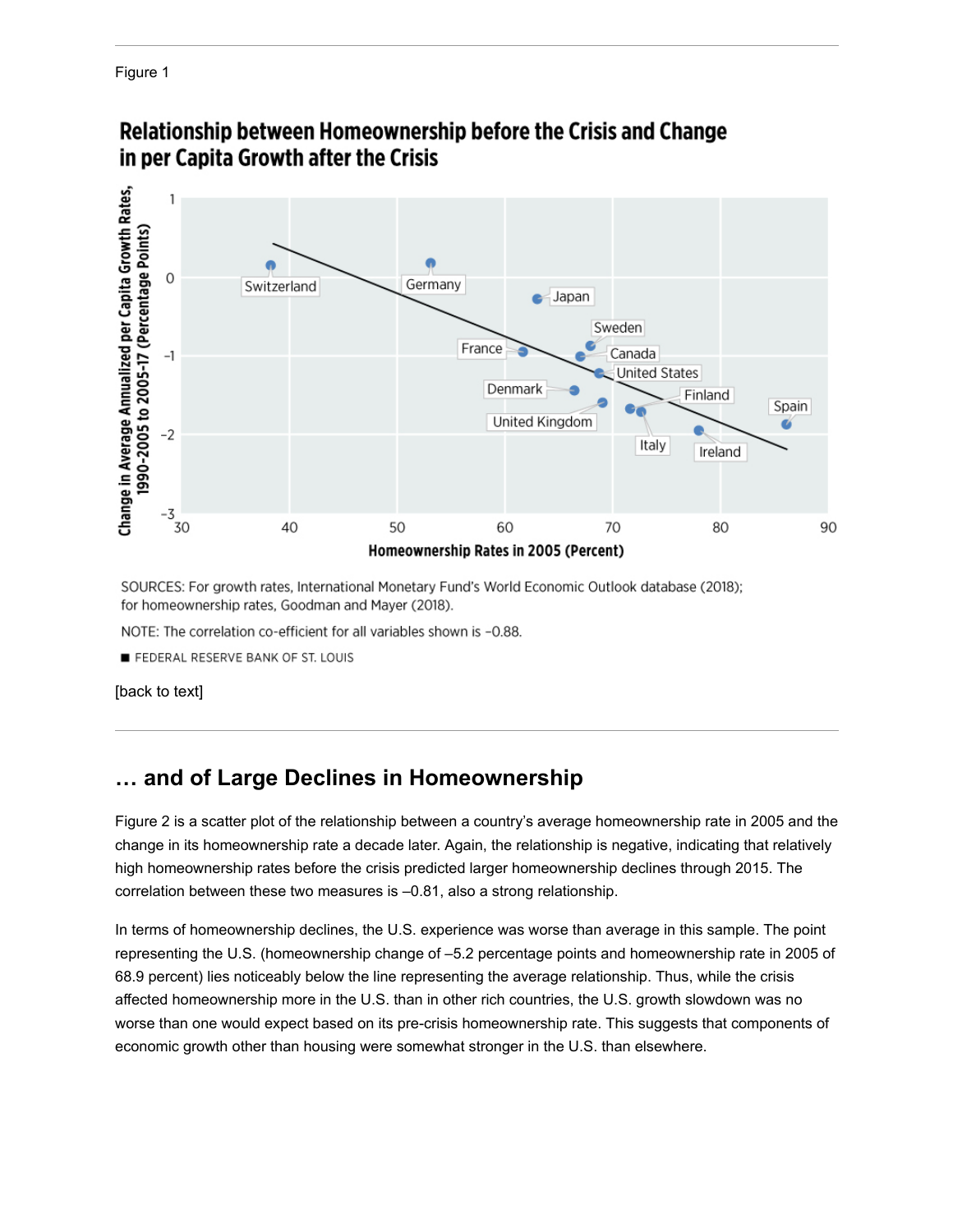<span id="page-4-0"></span>Figure 2



# Homeownership before and after the Crisis

SOURCE: Goodman and Mayer (2018).

NOTE: The correlation co-efficient for all variables shown is -0.81.

FEDERAL RESERVE BANK OF ST. LOUIS

[\[back](#page-3-1) to text]

# **A North Atlantic Robustness Check**

Though the countries discussed here are similar in many ways, there are important cross-country differences in housing markets and overall economic structure and performance. If the relationships described above also exist among a smaller, more homogenous group of countries, one might be more confident in drawing conclusions.

A smaller sampling of countries to compare includes the U.S., the United Kingdom and Canada. These English-speaking countries share economic, political and cultural legacies and are all part of the Group of Seven (G7) advanced industrial economies. **4**

Remarkably, the results outlined above for the group of 13 advanced economies carry over almost exactly to this smaller group. The correlation between 2005 homeownership rates and subsequent changes in per capita growth rates is –0.85 (vs. –0.88 for the larger sampling); and the correlation between 2005 homeownership rates and subsequent 10-year changes in national homeownership rates is –1.00 (vs. –0.81 for the larger group). Thus, the strong negative relationships between 2005 homeownership rates and subsequent outcomes are present in both the 13-country group as well as in the more homogenous threecountry group.

# **Caution Advised for Countries with High Homeownership Rates**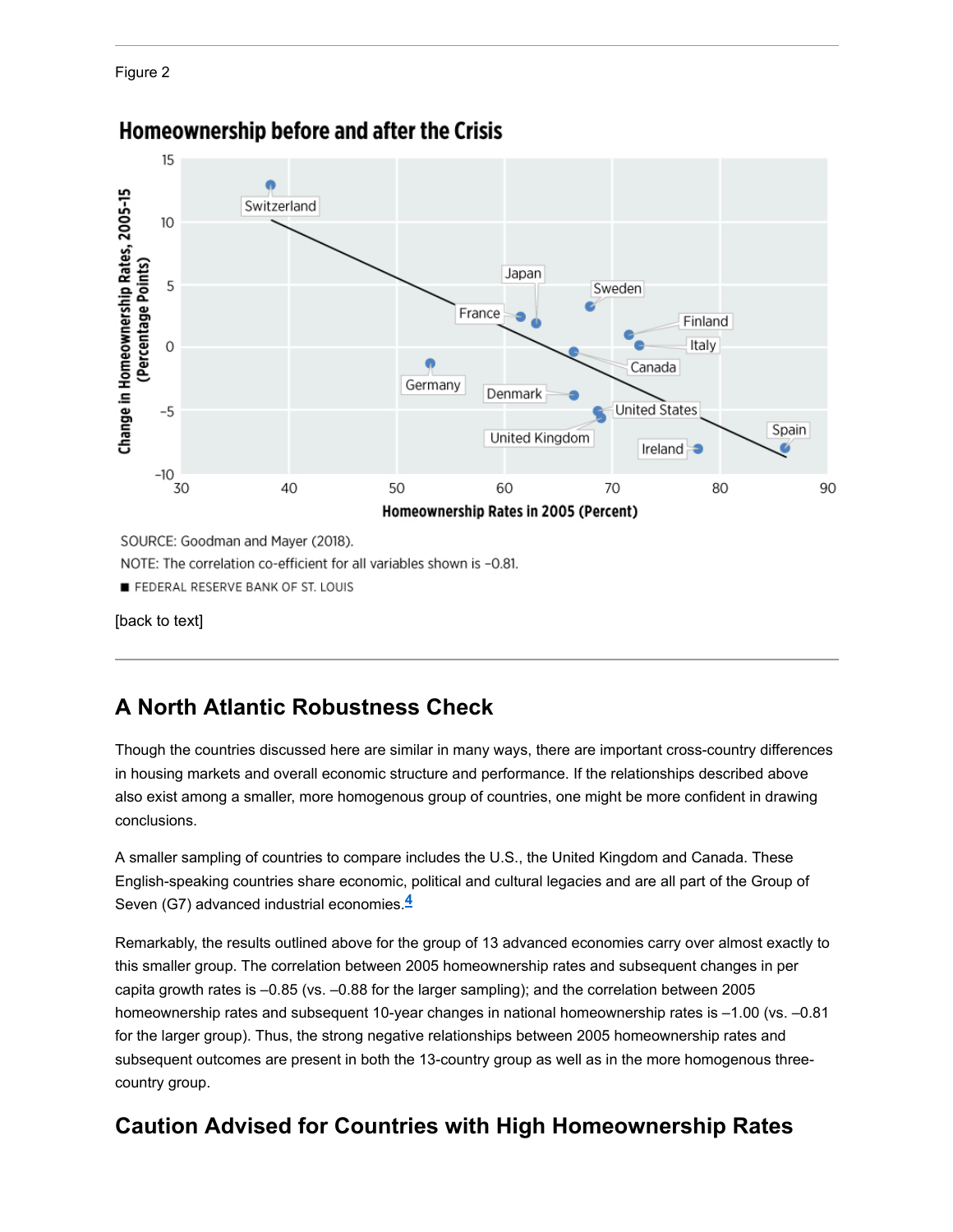The correlational evidence suggests that countries with relatively high homeownership rates are more susceptible to severe growth slowdowns and reversals in homeownership rates, at least when the source of the economic disruption is housing.

<span id="page-5-1"></span>One final, compelling piece of evidence that high homeownership rates may be detrimental to economic performance is the correlation between a country's level of real GDP per capita and its homeownership rate. (See [Figure](#page-5-0) 3.) In 2015, that correlation was a low –0.48 for the 13 countries discussed here; it was an even lower –0.71 if Ireland is excluded.<sup>5</sup> In other words, countries with higher homeownership rates were shown to have lower per capita national incomes and vice versa. Such macroeconomic implications likewise suggest caution when advocating homeownership.

<span id="page-5-0"></span>Figure 3



# Relationship between Homeownership and per Capita National Incomes

SOURCES: For income levels, International Monetary Fund's World Economic Outlook database (2018); for homeownership rates, Goodman and Mayer (2018).

NOTES: Ireland is excluded from the figure because the level of its GDP per capita is affected much more by foreign transactions than are any other countries' levels in the sample. The correlation co-efficient for the 12 countries shown is -0.71 (-0.48 including Ireland).

FEDERAL RESERVE BANK OF ST. LOUIS

[\[back](#page-5-1) to text]

#### **Endnotes**

- 1. Country coverage is based on Table 1 in Goodman and Mayer (2018). The analysis in this article excludes five countries listed in their table that are not likely to be representative of other advanced economies due to being a city-state (Singapore); being an emerging economy (Mexico); or having adopted market economies after the sample period began (Bulgaria, Czech Republic, Slovenia).
- 2. Goodman, Laurie S.; and Mayer, Christopher. "Homeownership and the American Dream." Journal of Economic Perspectives, Winter 2018, Vol. 32, No. 1, Table 1.